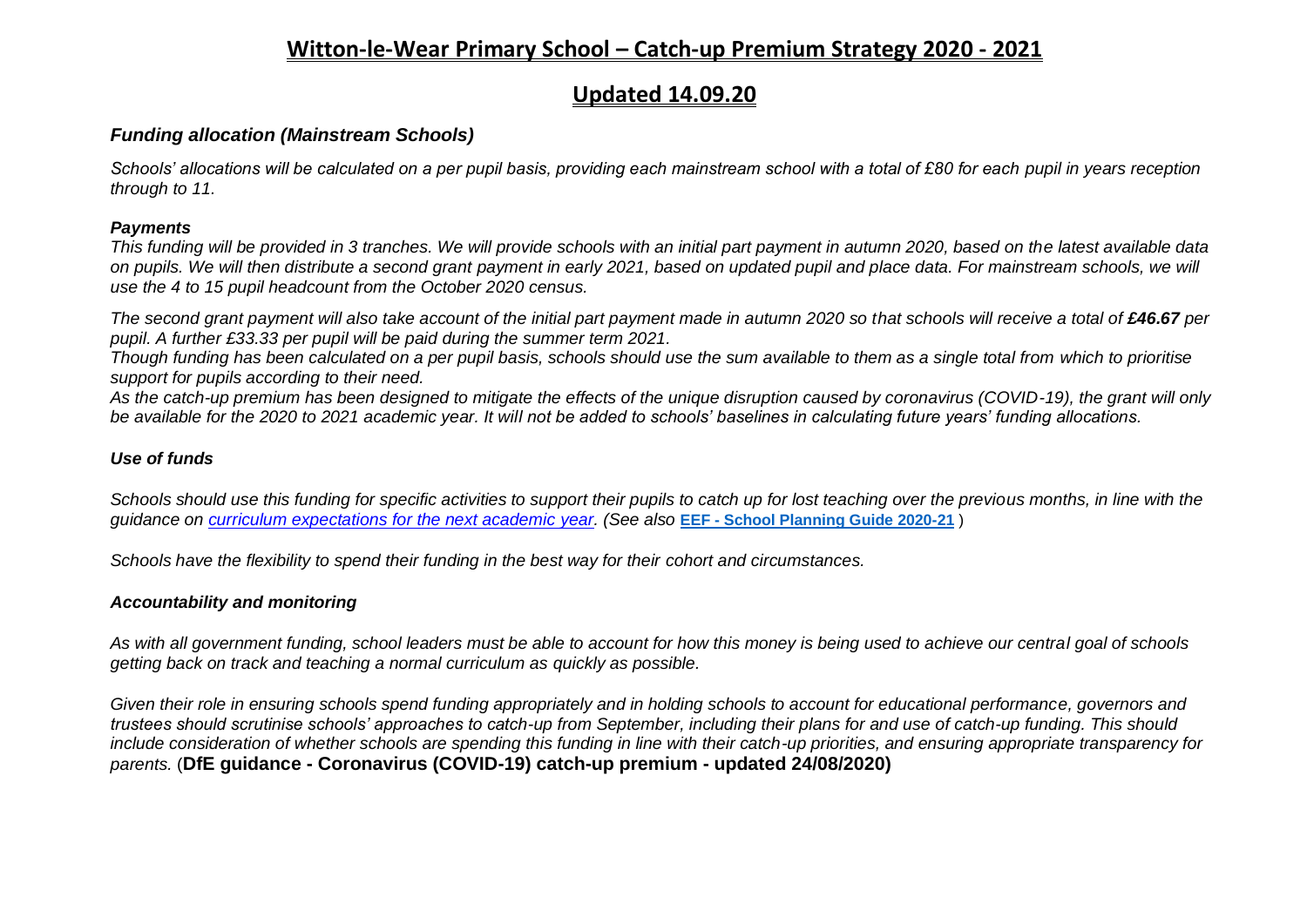### **School Overview**

| Number of pupils in school $YA - Y6$              | 94                             |
|---------------------------------------------------|--------------------------------|
| Proportion of disadvantaged                       | 10.34%                         |
| Catch-up Premium allocation (No. of pupils x £80) | £7520                          |
| <b>Publish Date</b>                               | 14/09/20                       |
| <b>Review Dates</b>                               | January 2021 -<br>Spring term. |
| Statement created by                              | M.Stephenson HT                |
| Governor Lead                                     | B. Watt Chair of<br>Govs       |

### **Context of the school and rationale for the strategy** (With specific reference to the impact of COVID 19)

- Our proportion of disadvantaged pupils across the school is relatively low compared to both a local and national picture at 10.34% or 11 children in total.
- The vast majority of children from Reception to Year 6 engaged with the detailed online learning that the school provided. Out of 98 children on roll we had 15 children who did not engage in any school directed learning which equates to 15.6% of our school population.
- Upon re-opening on September 2<sup>nd</sup> 2020 we had a good response to children coming back to school. Attendance was stable across all year groups upon return - Reception children were brought back on a staggered basis over 2 weeks to ease the transition process since visits were not possible during Summer 2020 due to Covid 19. Overall attendance for Week 1 was 95.8% (Excluding Reception who were not attending on first day of return). This is for Week Beginning  $7<sup>th</sup>$  September 2020
- Due to no parental demand our school was fully closed over the summer holiday period which meant that no school based or remote learning took place over the summer break. From a school management point of view this was crucial in terms of teacher workload and their mental health and emotional well being. This allowed for teachers to come back to what will be a very stressful and tiring term in Autumn 2020 with renewed energy and professional focus.
- As a staff we have discussed the need for the use of consistent beginning of year baselines within Reading, Writing and Mathematics. The staff have jointly agreed which baselines they are going to use so that we have standardisation and consistency across all year groups and cohorts. We have agreed that these baselines will be carried out by the end of September 2020. At this point we will discuss as a staff what the baseline results are telling us in terms of which children across year groups have regressed in terms of their learning and then SMT will look at how best to provide support and interventions across Reading, Writing and Mathematics in order to help identifies children to catch up in their areas of identified need. Catch up Premium will be targeted to provide this support and intervention using the following funding amounts: Overall 2020/2021: £7520 Autumn 2020: £2193 Spring 2021: £2193 Summer 2021:£3133 ( These amounts are based upon £80 per child with 94 children on roll ).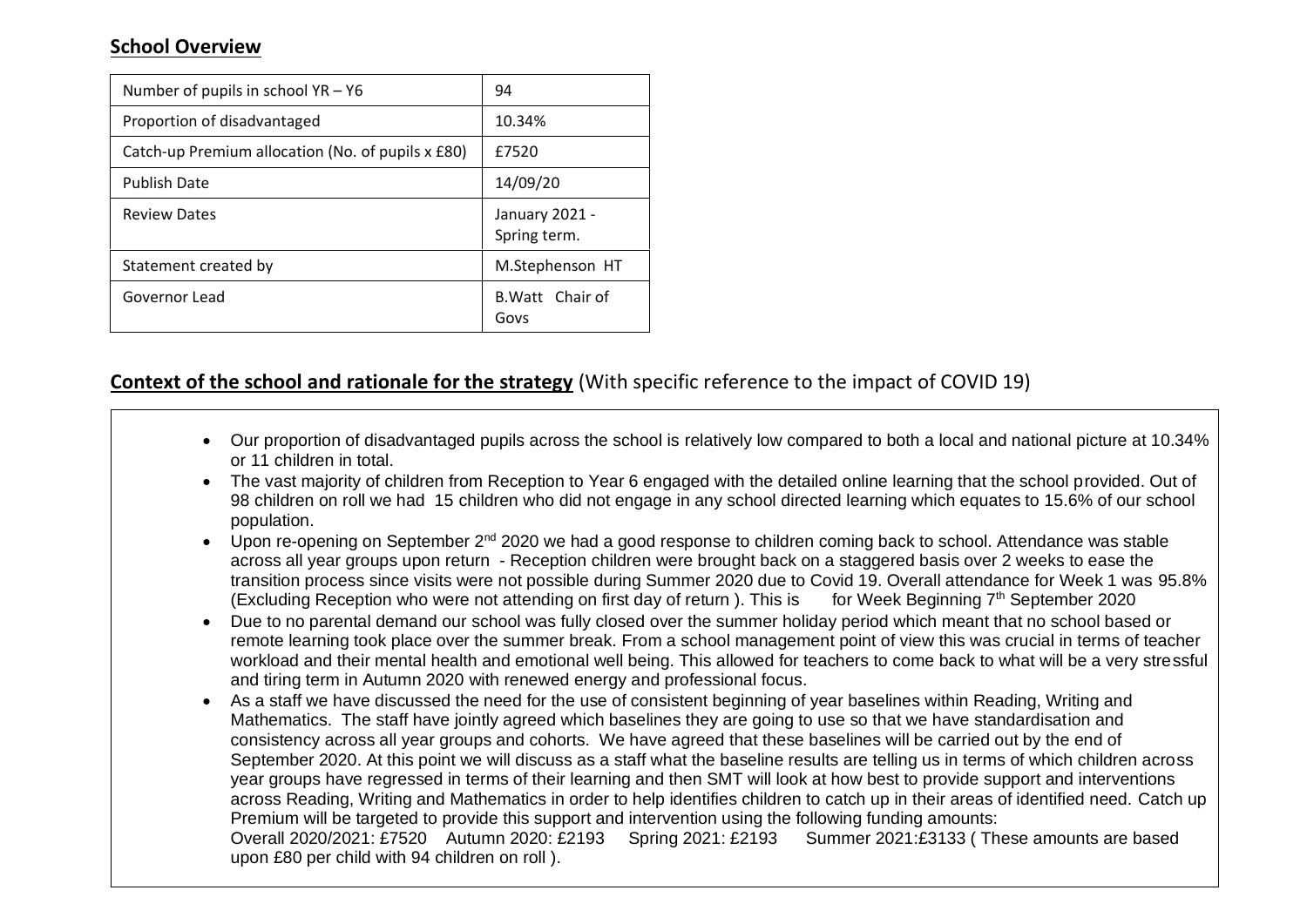# **Barriers to future attainment**

|                             |              | <b>Barrier</b>                                | <b>Desired outcome</b>                         |
|-----------------------------|--------------|-----------------------------------------------|------------------------------------------------|
|                             | $\mathbf{A}$ | Staff need to develop a greater               | Staff are better informed and have greater     |
|                             |              | understanding of children's mental health     | clarity about how to support children with     |
|                             |              | needs in order to be able to help and         | mental health needs. This needs to be a        |
|                             |              | support children who may have been            | focus of daily/ weekly teaching in the         |
|                             |              | affected adversely by closures and Covid 19   | autumn term 2020                               |
| <b>Teachiing priorities</b> | B            | Home learning is quite limited due to the     | A strong remote learning offer to be in place. |
|                             |              | current platforms used and can be             | A new and improved platform is in place and    |
|                             |              | developed further during this academic year   | all staff are trained in its use (LA based     |
|                             |              | to improve access to learning at home for all | Teams training planned and being delivered     |
|                             |              | pupils.                                       | during Autumn term 2020. Weekly homework       |
|                             |              |                                               | activities are uploaded and feedback to        |
|                             |              |                                               | pupils given as and when appropriate           |
|                             | $\mathsf{C}$ | To focus upon strategies and support which    | To have an overall increase in children's      |
|                             |              | develop greater resilience and self           | resilience and self confidence by the end of   |
|                             |              | confidence in our children.                   | summer term 2021.                              |
| Targeted academic support   | D            | To use September baseline assessments to      | Pupils make accelerated progress in key        |
|                             |              | ascertain exactly where all children are in   | areas from their starting points at the        |
|                             |              | relation to their age related learning in     | beginning of the autumn term 2020.             |
|                             |              | Reading, Writing and Mathematics.             |                                                |
|                             | E            | Some pupils may have had limited access to    | Reading skills are much improved and           |
|                             |              | reading materials during the summer term      | accelerated progress in reading ages to be     |
|                             |              | and therefore, their reading ages may be      | demonstrated on a term by term basis from      |
|                             |              | lower than expected at the beginning of       | Autumn 2020 to Summer 2021                     |
|                             |              | Autumn 2020                                   |                                                |
|                             | F            |                                               |                                                |
|                             | G            | Some pupils may struggle to settle back into  | All pupils are able to focus on their learning |
|                             |              | school and class routines and may have a      | during lessons and concentration levels show   |
| <b>Wider Strategies</b>     |              | limited concentration due to COVID 19 and     | a marked improvement over 2020/2021            |
|                             |              | lack of structured learning experiences since |                                                |
|                             |              | school closures in March 2020.                |                                                |
|                             | H            |                                               |                                                |
|                             |              |                                               |                                                |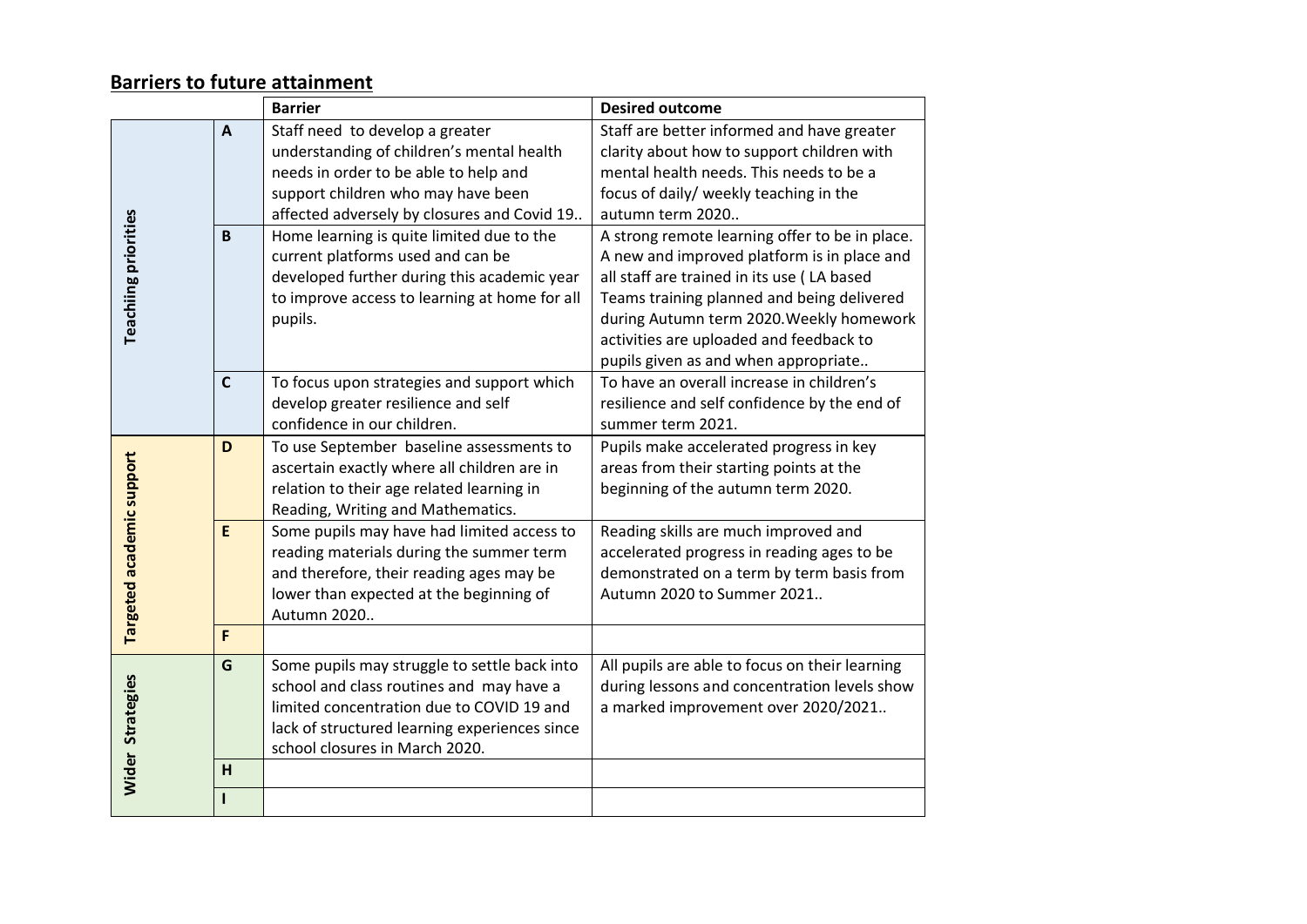| <b>Barrier</b>            | <b>Action</b>                                                                                                                                                                                                                                                                                                                                                                                                         | <b>Desired</b>                                                                                                                                                                                                                                                                                                        | <b>Evidence source</b>                                                                                                                                                                                                           | Cost             | <b>Baseline data</b>                                                                                                           | Person                                                                                                                                                                                                                                                     | Impact/evaluation (autumn, |
|---------------------------|-----------------------------------------------------------------------------------------------------------------------------------------------------------------------------------------------------------------------------------------------------------------------------------------------------------------------------------------------------------------------------------------------------------------------|-----------------------------------------------------------------------------------------------------------------------------------------------------------------------------------------------------------------------------------------------------------------------------------------------------------------------|----------------------------------------------------------------------------------------------------------------------------------------------------------------------------------------------------------------------------------|------------------|--------------------------------------------------------------------------------------------------------------------------------|------------------------------------------------------------------------------------------------------------------------------------------------------------------------------------------------------------------------------------------------------------|----------------------------|
|                           |                                                                                                                                                                                                                                                                                                                                                                                                                       | outcome                                                                                                                                                                                                                                                                                                               |                                                                                                                                                                                                                                  |                  |                                                                                                                                | responsible                                                                                                                                                                                                                                                | spring, summer)            |
| $\boldsymbol{\mathsf{A}}$ | All staff to receive<br>ongoing CPD in<br>relation to the<br>bespoke Building<br>Relationships<br>resilience project<br>which is being<br>delivered in our<br>school during the<br>Autumn 2020 (<br>Each week over 10<br>weeks- initially<br>with Y5/6).<br>Information on<br>strategies and<br>approaches from<br>the project is to be<br>rolled out and<br>disseminated with<br>all staff during<br>Autumn 2020 and | All staff are<br>equipped for<br>early<br>recognition of<br>children's<br>mental health<br>needs.<br>The profile of<br>PSHE is raised<br>throughout<br>school and<br>lessons are<br>taking place on<br>a regular basis<br>which support<br>the mental<br>health and<br>emotional and<br>social needs of<br>all of our | The Building<br>Relationships<br>resilience project<br>shown to improve<br>pupils positive<br>engagement with<br>each other in<br>various situations<br>and to improve their<br>levels of emotional<br>and mental well<br>being. | Nil initially.   | <b>Determined</b><br>from pupil<br>survey and<br>questionnaires<br>WB 14/09/20.                                                | HT to<br>facilitate<br>the project<br>delivery.<br><b>B</b> Kasner-<br>Wood (<br>Class<br>teacher),<br>to<br>disseminate<br>training<br>with rest of<br>teaching<br>staff after<br>working<br>through it<br>with the<br>project<br>lead, Kay<br>Clark, and | Autumn term 2020.          |
|                           | <b>Spring 2021.</b>                                                                                                                                                                                                                                                                                                                                                                                                   | children.                                                                                                                                                                                                                                                                                                             |                                                                                                                                                                                                                                  |                  |                                                                                                                                | Y5/6.                                                                                                                                                                                                                                                      |                            |
| $\, {\bf B}$              | CPD provided for<br>staff on the<br>effective use of the<br>new online<br>learning platform (<br>TEAMS based )<br>Children are<br>trained in its use<br>after this initial                                                                                                                                                                                                                                            | The new<br>platform is in<br>place and staff,<br>pupils and<br>parents are<br>able to use it<br>effectively by<br>beginning of                                                                                                                                                                                        | To use TEAMS as an<br>effective learning<br>platform - initial<br>training for staff in<br>September 2020<br>with Durham LA ITSS<br>department.                                                                                  | Free from<br>LA. | Before and<br>after surveys to<br>be used with<br>teaching and<br>support staff<br>to assess the<br>impact on<br>knowledge and | IT subject<br>$lead - R$<br>Redfern.<br>HT to<br>provide<br>project<br>overview.                                                                                                                                                                           |                            |

# **Teaching priorities for current academic year i.e. Professional development and support .**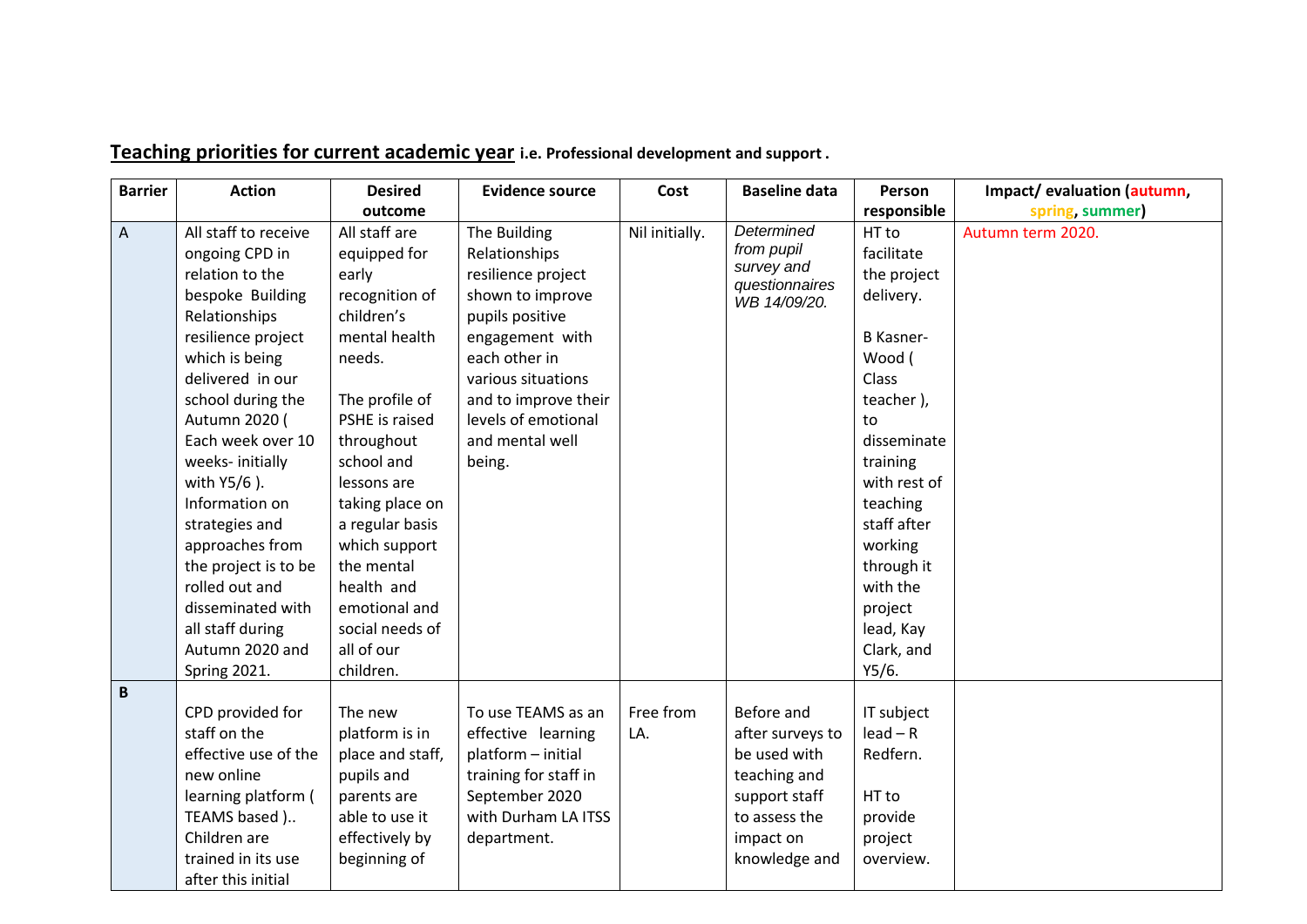|              | staff training in first                                                                                                      | Spring term                                                                                                                                               |                                                                                                                                             | use of                                                                                                                                                       |                                                                                                                   |  |
|--------------|------------------------------------------------------------------------------------------------------------------------------|-----------------------------------------------------------------------------------------------------------------------------------------------------------|---------------------------------------------------------------------------------------------------------------------------------------------|--------------------------------------------------------------------------------------------------------------------------------------------------------------|-------------------------------------------------------------------------------------------------------------------|--|
|              | half of Autumn                                                                                                               | 2021.                                                                                                                                                     |                                                                                                                                             | strategies.                                                                                                                                                  |                                                                                                                   |  |
|              | term 2020                                                                                                                    |                                                                                                                                                           |                                                                                                                                             |                                                                                                                                                              |                                                                                                                   |  |
|              | Parents/carers are<br>made aware of the<br>platform and how<br>it can support and<br>develop and<br>extend home<br>learning. | Home learning<br>(homework)<br>and<br>communication<br>with parents is<br>enhanced<br>(possible use of<br>parent/ pupil<br>surveys and<br>questionnaires) | Effective parental<br>engagement<br>supports home<br>/online learning and<br>ensures greater<br>consistency of<br>learning for<br>children. | Possible use of<br>Parental<br>surveys and<br>questionnaires<br>to ascertain<br>information<br>before and<br>after whole<br>school training<br>and roll-out. | <b>Class</b><br>teachers to<br>be<br>responsible<br>for sending<br>out and<br>collating<br>parental<br>responses. |  |
| $\mathsf{C}$ |                                                                                                                              |                                                                                                                                                           |                                                                                                                                             |                                                                                                                                                              |                                                                                                                   |  |

# **Targeted academic support** i.e. Structured interventions, small group tuition, 1:1 support

| <b>Barrier</b> | <b>Action</b>                                                                                                                                                                                                                                                                             | <b>Desired outcome</b>                                                                                                                                                                                                                                                       | <b>Evidence source</b>                                                                                                                                                                                                                             | Cost                                                          | <b>Baseline data</b>                                                                                                                                                       | <b>Person</b>                                                                                                                       | Impact/evaluation (autumn, |
|----------------|-------------------------------------------------------------------------------------------------------------------------------------------------------------------------------------------------------------------------------------------------------------------------------------------|------------------------------------------------------------------------------------------------------------------------------------------------------------------------------------------------------------------------------------------------------------------------------|----------------------------------------------------------------------------------------------------------------------------------------------------------------------------------------------------------------------------------------------------|---------------------------------------------------------------|----------------------------------------------------------------------------------------------------------------------------------------------------------------------------|-------------------------------------------------------------------------------------------------------------------------------------|----------------------------|
|                |                                                                                                                                                                                                                                                                                           |                                                                                                                                                                                                                                                                              |                                                                                                                                                                                                                                                    |                                                               |                                                                                                                                                                            | responsible                                                                                                                         | spring, summer)            |
| D.             | Reading, Writing<br>and Maths<br>assessments<br>made in<br>September 2020<br>will identify<br>children in need<br>of further<br>targeted support.<br>15 min daily<br>interventions<br>with class based<br>TS's for identified<br>pupils – basic<br>skills nurturing<br>and<br>development | Progress is<br>accelerated term<br>by term to ensure<br>pupils are able to<br>access age<br>appropriate<br>learning<br>resources and<br>teaching/learning.<br>Majority of<br>children to be at,<br>or above age<br>related<br>expectations by<br>end of Summer<br>term 2021. | Initial September<br>baseline<br>assessments in key<br>identified areas.<br>Ongoing teacher<br>assessments during<br>each term.<br>End of year baseline<br>assessments in July<br>2021 to be used to<br>give impact<br>evidence over<br>2020/2021. | To be<br>determined<br>as we<br>progress<br>into<br>2020/2021 | Determined<br>from<br>assessments<br>at<br>the<br>made<br>0f<br>the<br>start<br>autumn<br>term<br>2020.<br>End<br>- of<br>year<br>baselines to be<br>July<br>used<br>2021. | HT/DHT<br>strategic<br>overview.<br>English and<br>Maths leads<br>within<br>school.<br>Class<br>teachers on<br>an ongoing<br>basis. | <b>Autumn 2020</b>         |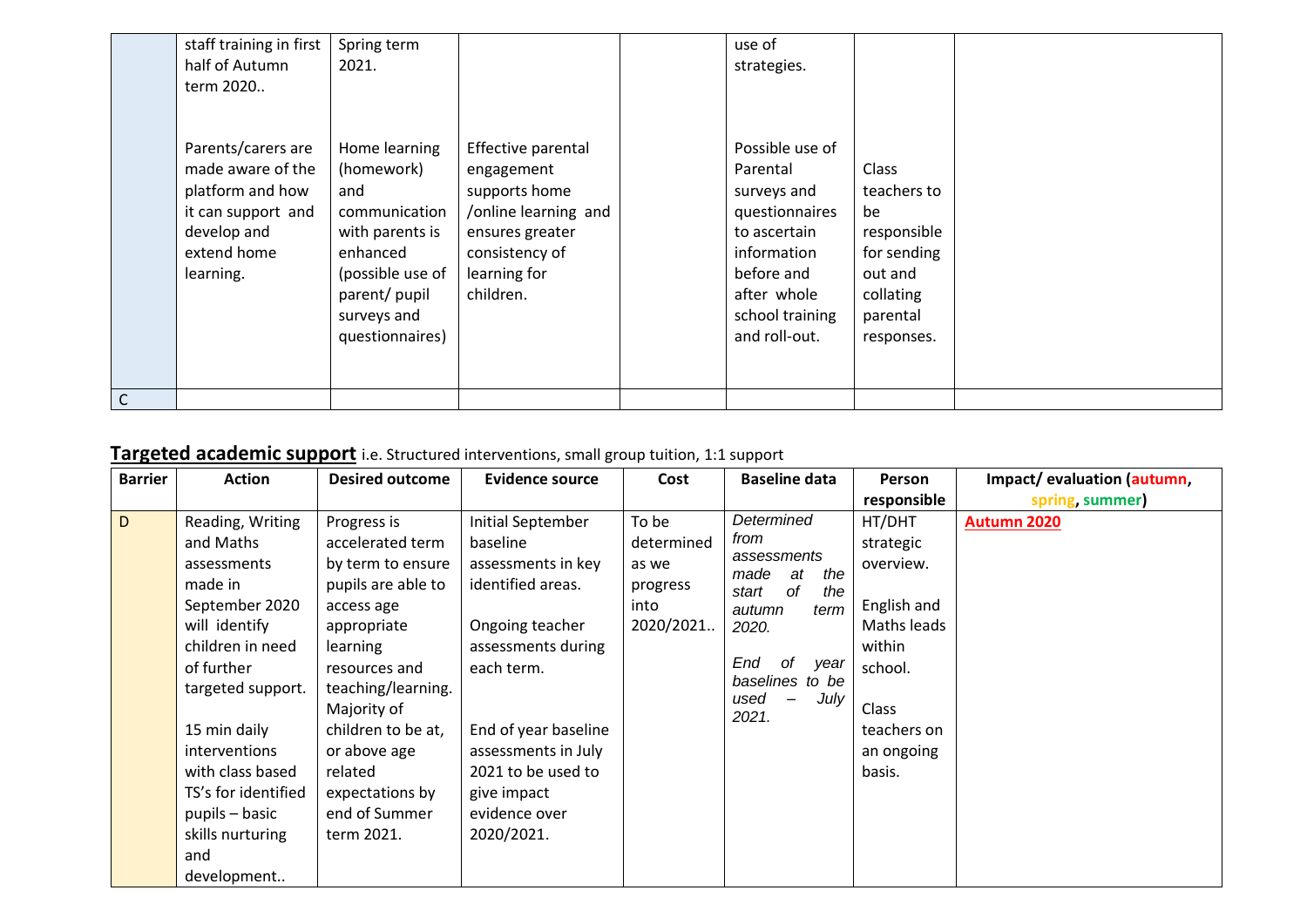|   | Targeted support<br>from "Online<br>Tutors" (National<br><b>Tutoring</b><br>Porgramme)                                                                                      |                                                                                                                                                       |                                                                                                  |                                                                                                                                                                                                                               |                                                                                                     |                    |
|---|-----------------------------------------------------------------------------------------------------------------------------------------------------------------------------|-------------------------------------------------------------------------------------------------------------------------------------------------------|--------------------------------------------------------------------------------------------------|-------------------------------------------------------------------------------------------------------------------------------------------------------------------------------------------------------------------------------|-----------------------------------------------------------------------------------------------------|--------------------|
| E | Afternoon<br>Reading and<br>Maths<br>Intervention and<br>support with<br>identified Y2 and<br>Y6 pupils.<br>Baseline data<br>from identified<br>reading and<br>maths tests. | KS1 and KS2<br><b>Reading Results</b><br>to improve as<br>progress and<br>learning develops<br>during 2020/2021<br>KS1 Target of %<br>KS2 Target of % | Ongoing school<br>based attainment<br>and progress<br>trackers across each<br>term in 2020/2021. | TA costs<br>and supply<br>costs to be<br>determined<br>after we<br>see<br>numbers of<br>children<br>identified<br>as needing<br>catch up<br>support<br>from initial<br>September<br>2020<br>baselines<br>across key<br>areas. | HT for<br>allocation of<br>support<br>costs.<br>English<br>coordinator<br>and Maths<br>coordinator. | <b>Autumn 2020</b> |
| F |                                                                                                                                                                             |                                                                                                                                                       |                                                                                                  |                                                                                                                                                                                                                               |                                                                                                     |                    |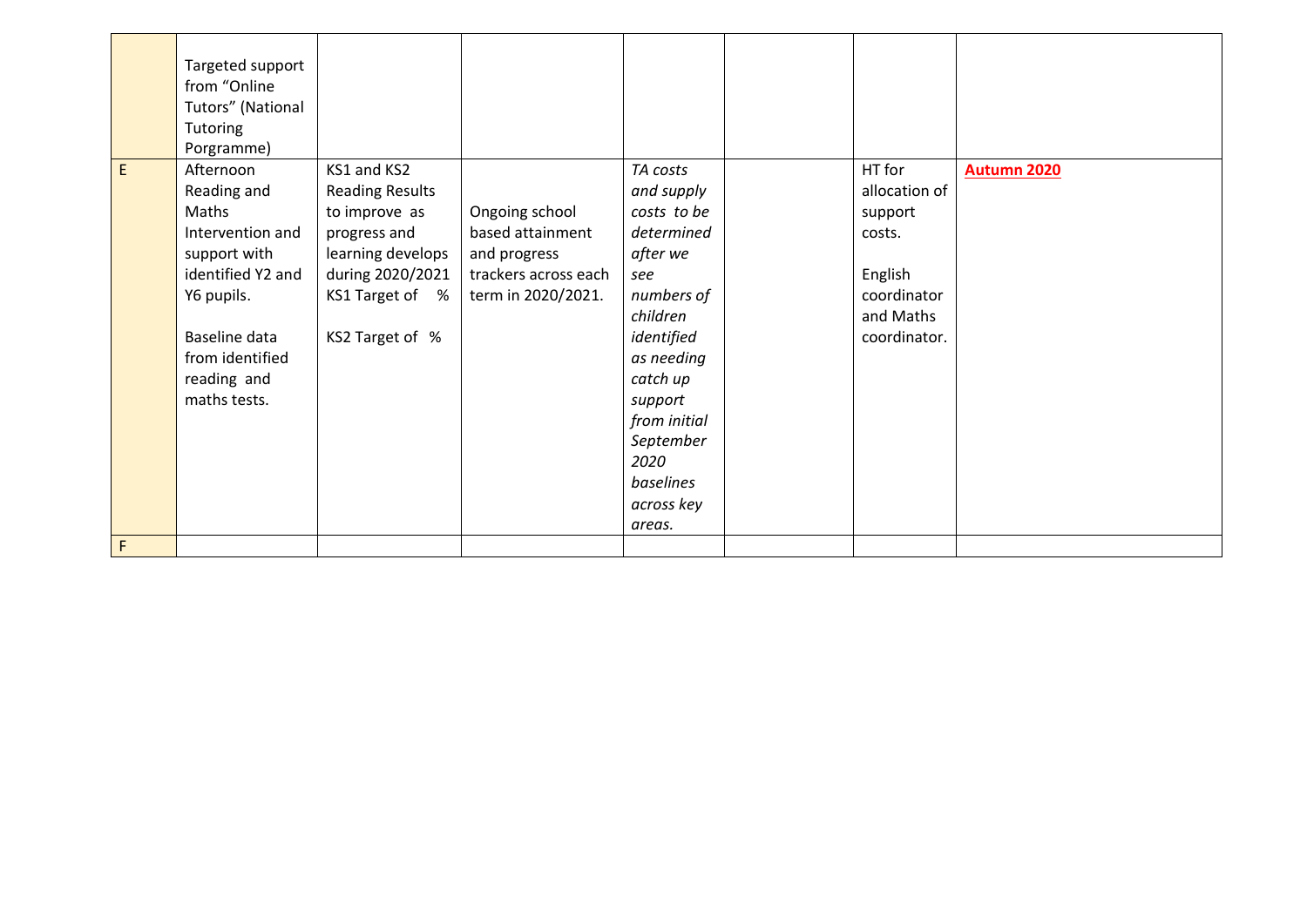| <b>Barrier</b> | <b>Action</b>                     | <b>Desired outcome</b> | <b>Evidence source</b> | Cost        | <b>Baseline data</b>        | Person      | Impact/evaluation (autumn, |
|----------------|-----------------------------------|------------------------|------------------------|-------------|-----------------------------|-------------|----------------------------|
|                |                                   |                        |                        |             |                             | responsible | spring, summer)            |
| G              | To embed our                      | To maintain the        | Much work was          | None        |                             |             | <b>Autumn 2020</b>         |
|                | tried and tested                  | high / positive        | done by class          | Initially.  | Class based                 | HT to       |                            |
|                | behavioural                       | levels of              | teachers during the    |             | ongoing teacher             | overview    |                            |
|                | approaches with                   | behaviour that         | March2020-July2020     |             | assessments of              | process.    |                            |
|                | our children                      | we expect from         | Covid 19 school        | Training    | children's                  |             |                            |
|                | across all year                   | our children           | closure in order to    | and CPD     | emotional and               | Staff to    |                            |
|                | groups in Autumn                  |                        | maintain the Big       | costs to be | behavioural                 | attend CPD  |                            |
|                | 2020 and beyond.                  |                        | Family ethos and       | determined  | needs during                | as and      |                            |
|                |                                   |                        | approach that we       | as and      | Autumn 2020                 | when they   |                            |
|                | To ensure that all                |                        | strive for as a school | when        | and beyond.                 | feel they   |                            |
|                | children                          |                        | - children still have  | required.   |                             | require it. |                            |
|                | understand                        |                        | that good              |             |                             |             |                            |
|                | expectations and                  |                        | relationship with      |             |                             |             |                            |
|                | relationships                     |                        | staff in school and    |             |                             |             |                            |
|                | between adults                    |                        | this should provide a  |             |                             |             |                            |
|                | and children                      |                        | really positive        |             |                             |             |                            |
|                | across school.                    |                        | starting point for     |             |                             |             |                            |
|                |                                   |                        | behaviour              |             |                             |             |                            |
|                | To encourage all                  |                        | management during      |             |                             |             |                            |
|                | staff to access                   |                        | 2020/2021.             |             |                             |             |                            |
|                | emotional well                    |                        |                        |             |                             |             |                            |
|                | being / behaviour                 |                        |                        |             |                             |             |                            |
|                | training as it                    |                        |                        |             |                             |             |                            |
|                | becomes                           |                        |                        |             |                             |             |                            |
|                | available during                  |                        |                        |             |                             |             |                            |
|                | 2020/2021                         |                        |                        |             |                             |             |                            |
| H              | Mrs Jenny Smith                   | Children to feel       | Evidence to be         | Any         | September                   | HT to       | Autumn 2020.               |
|                | to continue                       | that they have a       | ongoing by             | training    | baseline                    | coordinate  |                            |
|                | develop her                       | supportive and         | observing our          | course      | observations to             | across      |                            |
|                | informal role                     | approachable           | children in and        | costs for   | be discussed                | school and  |                            |
|                | within school of                  | point of contact if    | around school.         | Mrs Smith   | with teaching               | organise    |                            |
|                | counsellor for any                | they are feeling       |                        | to be       | staff in early              | training    |                            |
|                | children who may                  | any mental             |                        | determined  | staff meeting in            | if/when     |                            |
|                | be feeling                        | anxiety or are in      |                        | bas we      | September to                | required    |                            |
|                | vulnerable or<br>have and worries | need of                |                        | progress.   | see if any<br>children have | during      |                            |
|                |                                   | emotional              |                        |             |                             | 2020/2021.  |                            |
|                | or emotional                      | support.               |                        |             | been identified             |             |                            |

**Wider strategies** i.e. Behaviour approaches, mental health and social/ emotional support..